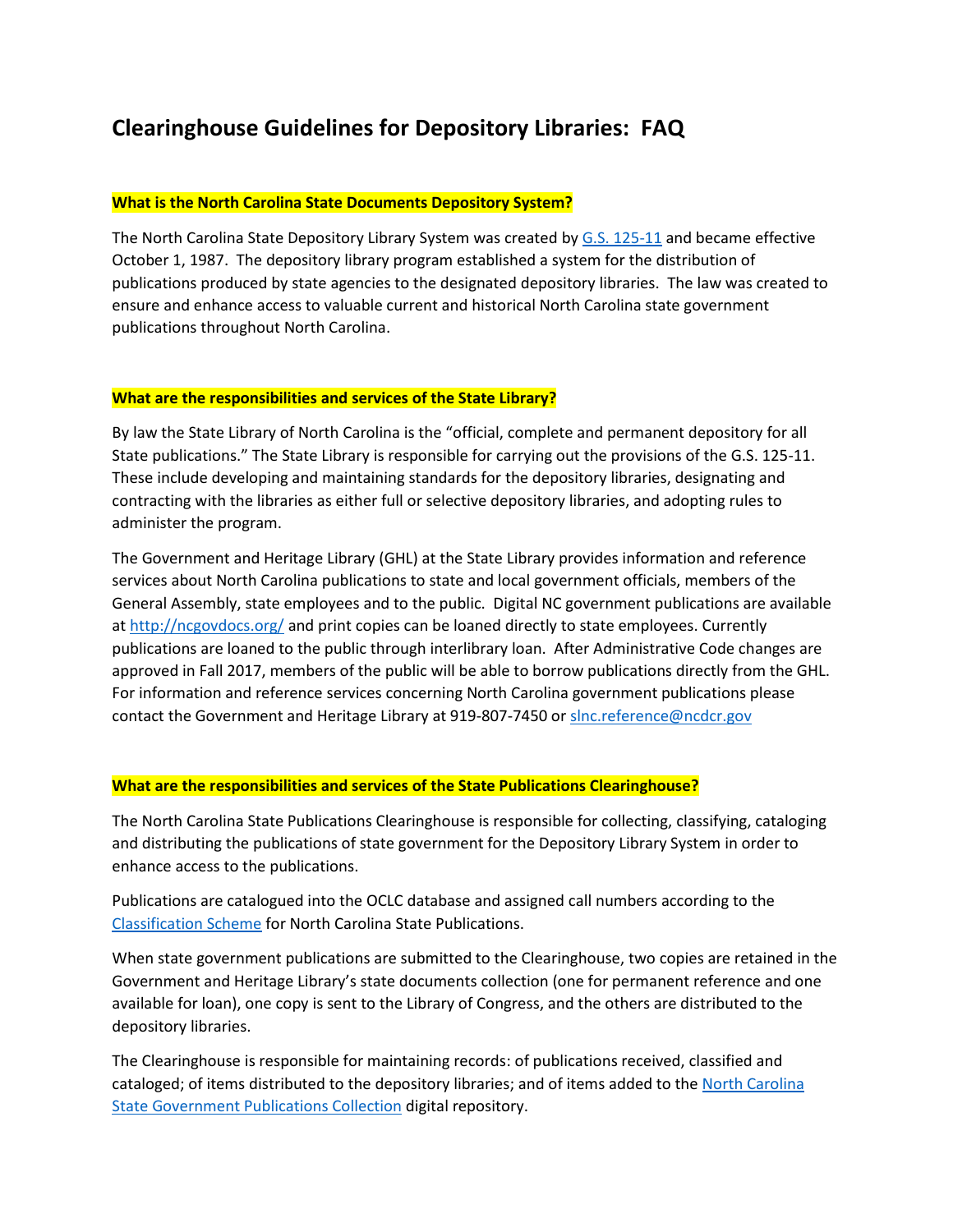Shipments of state publications are sent to North Carolina's depository libraries every two weeks. A customized shipping list is included with each shipment.

The Clearinghouse publishes the bimonthly Checklist of Official North Carolina State Publications which is electronically available through the State Publications Collection: <http://digital.ncdcr.gov/cdm/ref/collection/p249901coll22/id/18414>

The Clearinghouse serves as the liaison between the state agencies and the depository libraries, and strives to maintain open, clear and continually good communication with both groups. Please address depository system and Clearinghouse inquiries to Denise Jones, Clearinghouse Liaison, [denise.jones@ncdcr.gov](mailto:denise.jones@ncdcr.gov) or 919-807-7445 or

State Publications State Library of North Carolina 4640 Mail Service Center Raleigh NC 27699-4600

### **What are the two types of depository libraries?**

**Full** depository libraries receive all publications available for distribution. The purpose of a full depository is to provide a complete research collection of state publications for use in a major geographical area.

**Selective** depository libraries provide ready access to state government publications for residents in particular areas of the state. Each selective depository may elect to receive from 25% to 75% of the distributed publications. They select only those publications needed to support their program and meet the needs of their clientele. Selective depositories depend on the full depositories for the seldom used items.

### **What are the responsibilities and services of the depository libraries?**

### **Public services**

Each depository library's state documents collection must be open to the public for free use. Depository libraries must maintain sufficient hours of public service (a minimum of 45 hours per week) to allow convenient public access to the documents collection.

Depository libraries should offer reference service in the use of state documents to any citizen of the State of North Carolina. The depository libraries are free to establish their own circulation policies for use of the depository materials.

Depository libraries are required to lend or to provide photocopies of depository materials to other libraries upon request, subject to their existing interlibrary loan agreements and established circulation policy.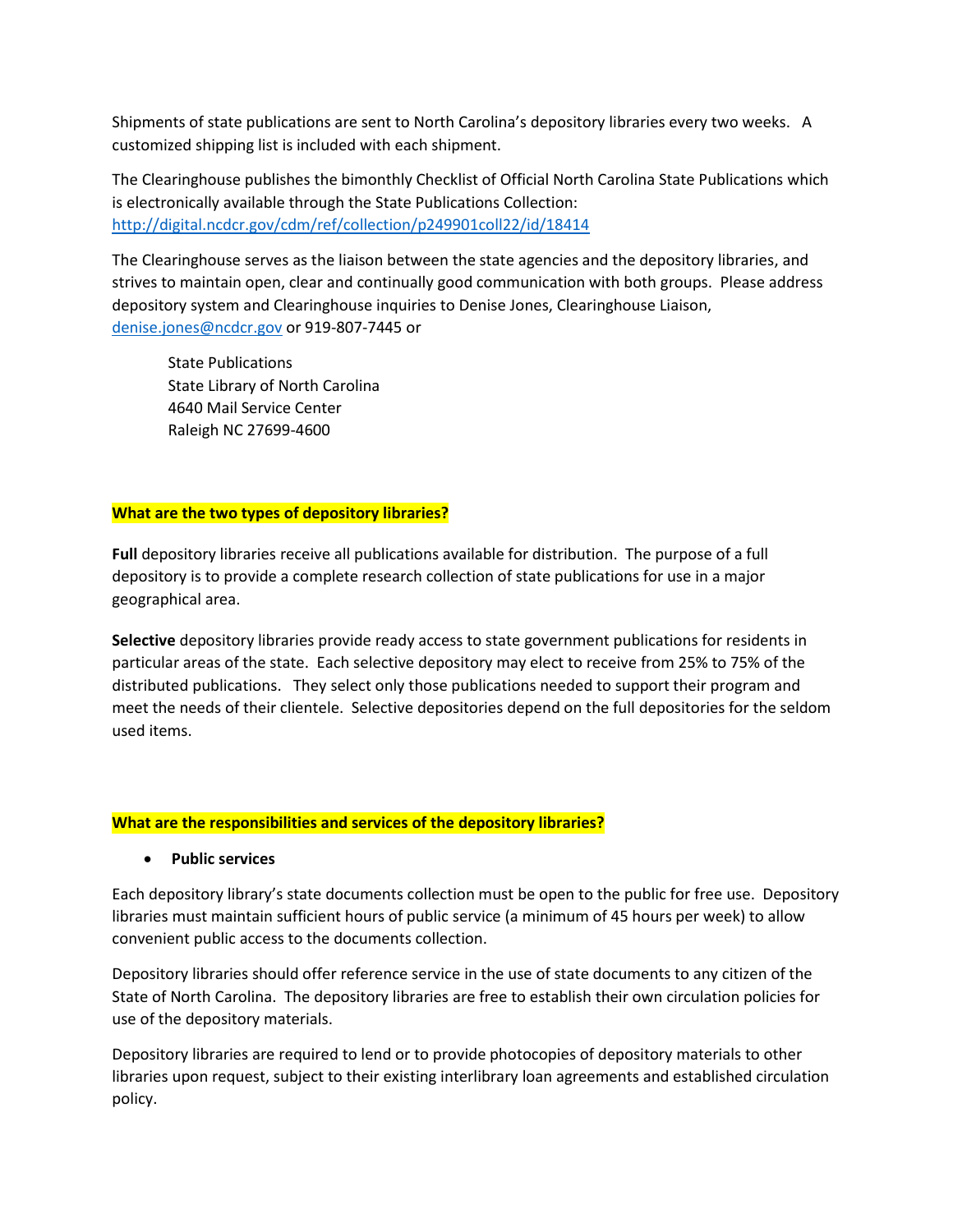## **Staffing requirements**

A professional librarian must be designated by the depository library to coordinate depository activities and to act as a liaison with the State Library of North Carolina. This librarian is responsible for administering the library's selection and receipt of depository materials. In libraries with a separate state documents collection, the librarian is responsible for organizing and maintaining the documents collection.

In libraries that integrate state documents into the general collection, the state documents liaison librarian should assist other staff in using the materials effectively. Adequate support staff must be provided to maintain and service the North Carolina depository documents collection.

## **Processing, organization and maintenance of the depository collection**

All documents received from the North Carolina State Publications Clearinghouse should be processed and accessible to the public within 30 days of receipt. All documents received through the depository program must be date stamped and the property stamp should include the phrase **N.C. Depository**. Each shipment of documents should be compared to the enclosed shipping list. Contact the Clearinghouse of any discrepancies of shipment within 10 days of receiving.

Use of the North Carolina documents classification scheme is not mandatory but each depository library must provide an orderly, systematic recording of receipt and arrangement of documents acquired through the depository program. Depository libraries are expected to maintain the collection in good physical condition. Those with active binding programs are encouraged to bind state publications whenever appropriate. Materials without Class numbers and OCLC numbers are ephemeral and may be kept or disposed of as appropriate.

OCLC holding records cannot be entered by the Clearinghouse for depository libraries. Depositories need to enter their own holding records for the non-ephemeral publications.

While it is not required, adding a link to the digital North Carolina State Government Publications collection, <http://ncgovdocs.org/> , to your web pages provides additional access to born digital state publications. Adding records to your catalog for state publications that exist in digital format is another way to provide access to these publications.

## **Retention and disposal of depository documents**

Print items no longer of reference or research value after 10 years in full depository libraries, and after 5 years in selective depository libraries, should first be offered to the Clearinghouse, then offered to other depositories before being discarded. Items that are clearly superseded or cumulated in a later edition may be discarded upon receipt of the later edition. Microfiche items more than 10 years old may be disposed of in the trash. There is no need to check with the Clearinghouse before disposal of microfiche.

## **What is the process for termination of depository status?**

The depository library may voluntarily relinquish its depository privilege by written request to the Coordinator of the Clearinghouse, stating that the library no longer wishes to be a depository for North